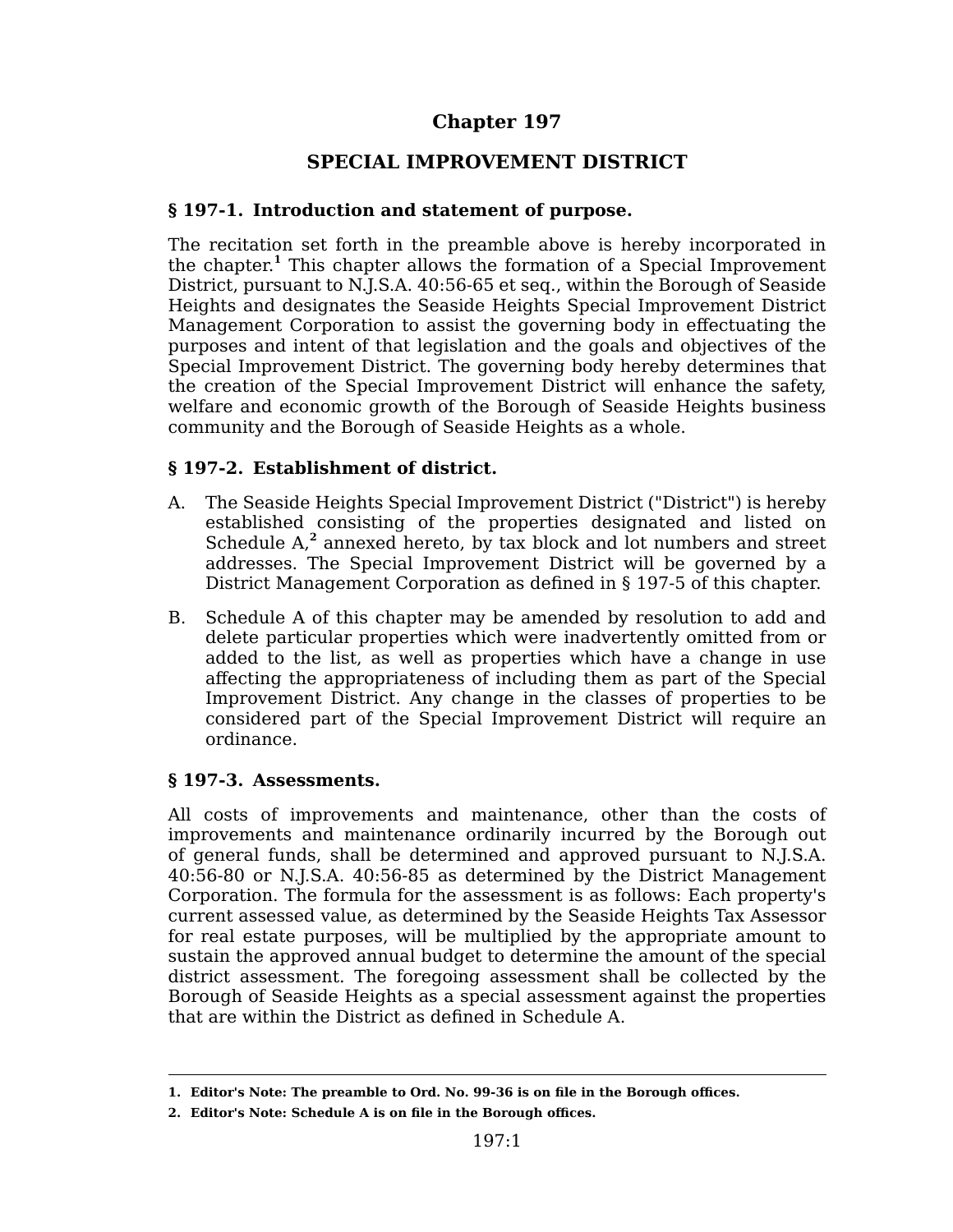# **§ 197-4. Annual report and budgets. [Amended 2-7-2001 by Ord. No. 2001-6]**

- A. The District Management Corporation shall submit an annual report to the governing body pursuant to N.J.S.A. 40:56-80 within 30 days of the close of the fiscal year. This report shall consist of a narrative covering the previous year's operation and detailed financial statements.
- B. The District Management Corporation shall submit a detailed business plan and budget for the upcoming year, no later than October 15 of the current fiscal year, for the approval by resolution of the governing body, pursuant to the provision of N.J.S.A. 40:56-84. The budget shall be submitted with a report which explains how the budget contributes to the goals and objectives for the Special Improvement District.
- C. The fiscal year of the District and the Management Corporation shall be January 1 to December 31.
- D. Pursuant to N.J.S.A. 40:56-88 the District Management Corporation shall also cause an audit of its books, accounts and financial transactions to be made and filed with the governing body, and for that purpose the corporation shall employ a certified public accountant of New Jersey. This audit shall be completed and filed with the governing body within four months after the close of the fiscal year of the Corporation. A certified duplicate copy of the audit shall be filed with the Director of the Division of Local Government Services in the State of New Jersey Department of Community Affairs within five days of the filing of the audit with the governing body.

# **§ 197-5. District Management Corporation. [Amended 2-7-2001 by Ord. No. 2001-6]**

- A. The governing body of the Borough of Seaside Heights hereby designates the Seaside Heights Special Improvement District Management Corporation ("District Management Corporation"), a nonprofit corporation incorporated as the Seaside Heights Business Improvement District Management Corporation, as the District Management Corporation for the District.
- B. The Seaside Heights Special Improvement District Board of Directors, also known as "Board of Directors of the Seaside Heights Business Improvement District Management Corporation," shall be composed of a maximum of 22 voting members appointed by the Mayor and approved by the Council of the Borough of Seaside Heights. The Board of Directors shall be composed of the following: **[Amended 2-19-2003 by Ord. No. 03-06]**
	- (1) One member of the governing body of the Borough of Seaside Heights selected from the governing body of the Borough of Seaside Heights.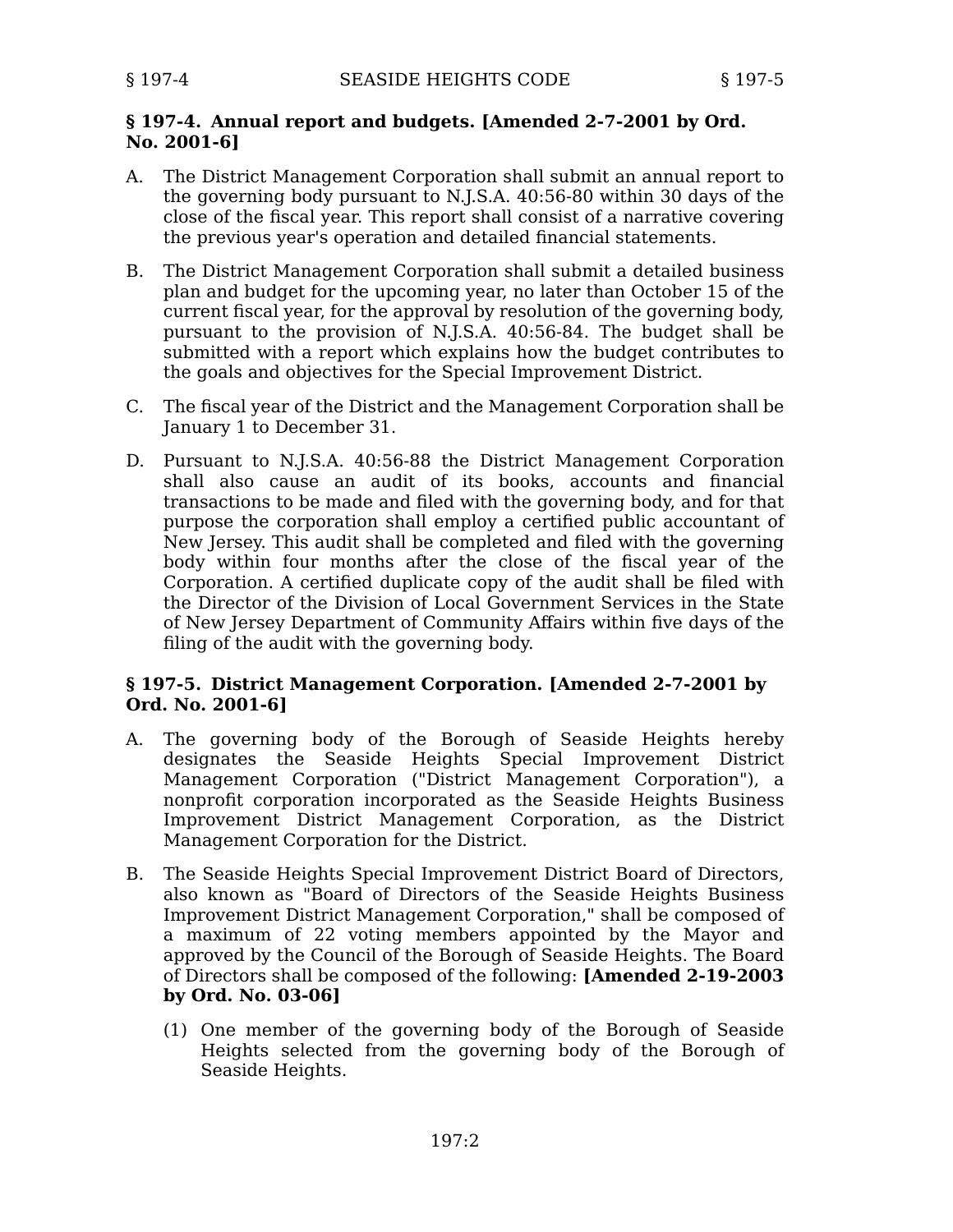- (2) The Public Affairs Director or other Borough employee appointed by the Mayor of the Borough of Seaside Heights.
- (3) Two members who are retail business owner/operators within the District and whose business is located on the Boardwalk from the south side of Sherman Avenue to Porter Avenue.
- (4) Two members who are retail business owner/operators within the District and whose business is located on the Boardwalk from the north side of Sherman Avenue to Hiering Avenue.
- (5) One member who is a retail business operator and/or tenant who rents the property, the business being located on the Boardwalk from Porter Avenue to Hiering Avenue.
- (6) Two members who are retail business operators whose business is located on the Boulevard from Porter Avenue to Hiering Avenue.
- (7) One member from the nonretail professional business within the District.
- (8) Two owner/operators of lodging accommodations within the District.
- (9) Two residents of the Borough of Seaside Heights who own their residence in the District, do not own or operate a business or commercial establishment in the Borough of Seaside Heights and are over the age of 21.
- (10) Two owner/operators of a dining and entertainment establishment on the Boulevard from Porter Avenue to Hiering Avenue.
- (11) One retail business owner/operator of a dining and entertainment establishment on the west side of the Boulevard.
- (12) One owner/operator of a licensed parking lot in the District.
- (13) Two other members of the business community included in the District.
- (14) Two member-at-large. **[Amended 2-19-2003 by Ord. No. 03-06]**
- (15) The Executive Director of the Seaside Heights Special Improvement District as a voting member only if there is a tie vote (50/50) and this vote will break the tie.
- C. The District Management Corporation shall be composed of all the directors of the aforementioned District, appointed by the Mayor and approved by the Council of the Borough of Seaside Heights. The officers (President, Vice President, Treasurer and Secretary) of the Corporation will be members of the Board of Directors and elected by a majority vote of the Board.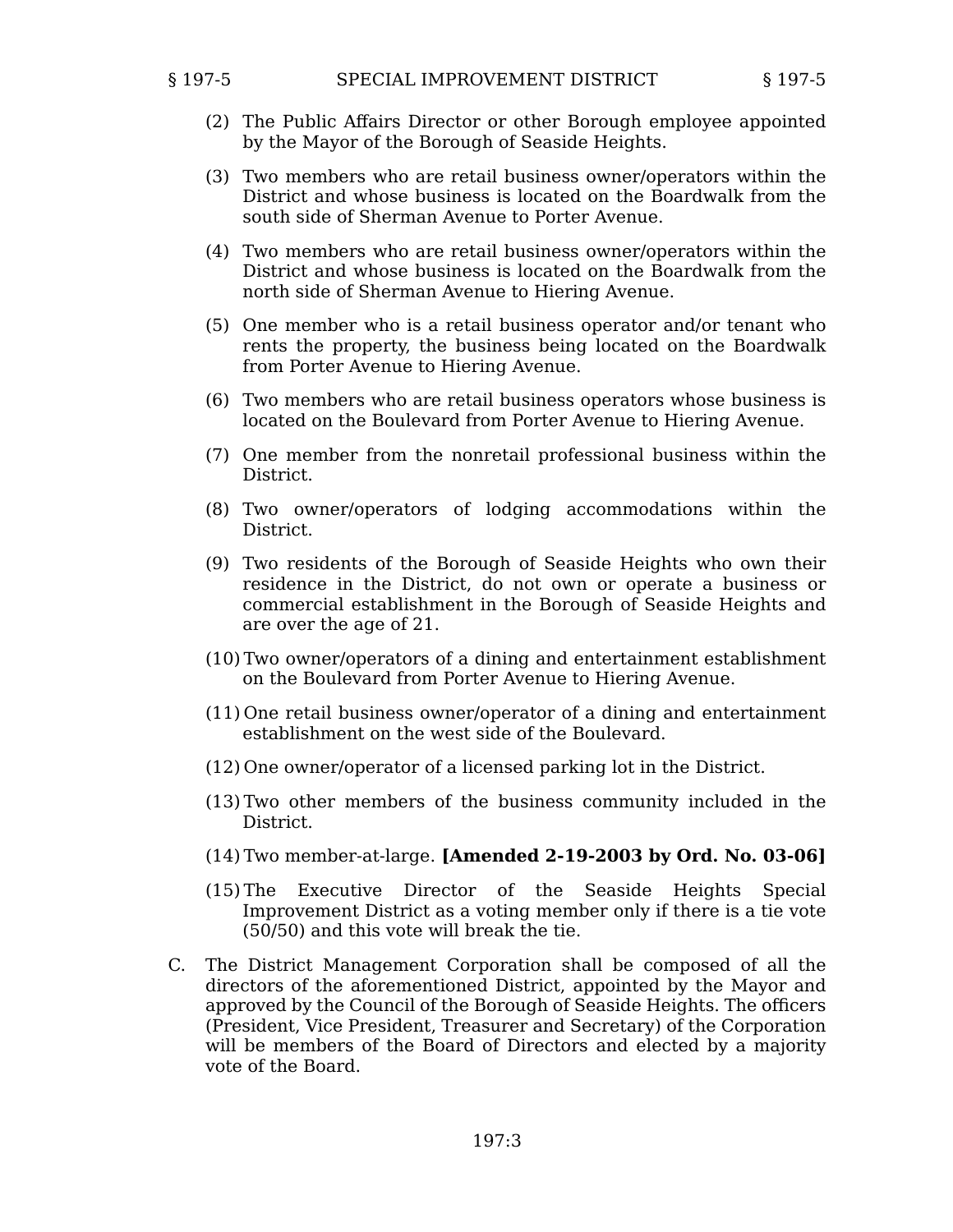- D. The District Management Corporation, in addition to acting as an advisory board to the governing body, shall have all powers necessary and requisite to effectuate the purposes of this chapter, including, but not limited to:
	- (1) Adopt bylaws for the regulation of its affairs and the conduct of its business and prescribe rules, regulations and policies for the performance of its functions and duties.
	- (2) Employ such persons as may be required and fix and pay their compensation from funds available to the Corporation.
	- (3) Apply for, accept, administer and comply with requirements respecting an appropriation of funds or a gift, grant or donation of property or money.
	- (4) Make and execute agreements which may be necessary or convenient to the exercise of the powers and functions of the Corporation, including contract with any person, firm, corporation, government agency or entity.
	- (5) Administer and manage its own funds and accounts and pay its own obligations.
	- (6) Borrow money from private lenders or government entities for periods not to exceed 180 days.
	- (7) Provide security, sanitation and other services in the District, supplemental to those normally supplied by the Borough.
	- (8) Undertake improvements designed to increase safety and attractiveness of the District to businesses which may locate there or visitors to the District, including, but not limited to, litter cleanup and control, landscaping, signage and those improvements generally permitted for pedestrian malls under N.J.S.A. 40:56-66 pursuant to pertinent regulations of the governing body.
	- (9) Publicize the District and the businesses included within the District boundaries.
	- (10) Fund the improvement of the exterior appearance of properties in the District through grants or loans. **[Added 12-19-2019 by Ord. No. 2019-21]**
	- (11) Fund the rehabilitation of properties in the District. **[Added 12-19-2019 by Ord. No. 2019-21]**
	- (12) Accept, purchase, rehabilitate, sell, lease or manage property in the District. **[Added 12-19-2019 by Ord. No. 2019-21]**
	- (13) Enforce the conditions of any loan, grant, sale or lease made by the corporation. **[Added 12-19-2019 by Ord. No. 2019-21]**